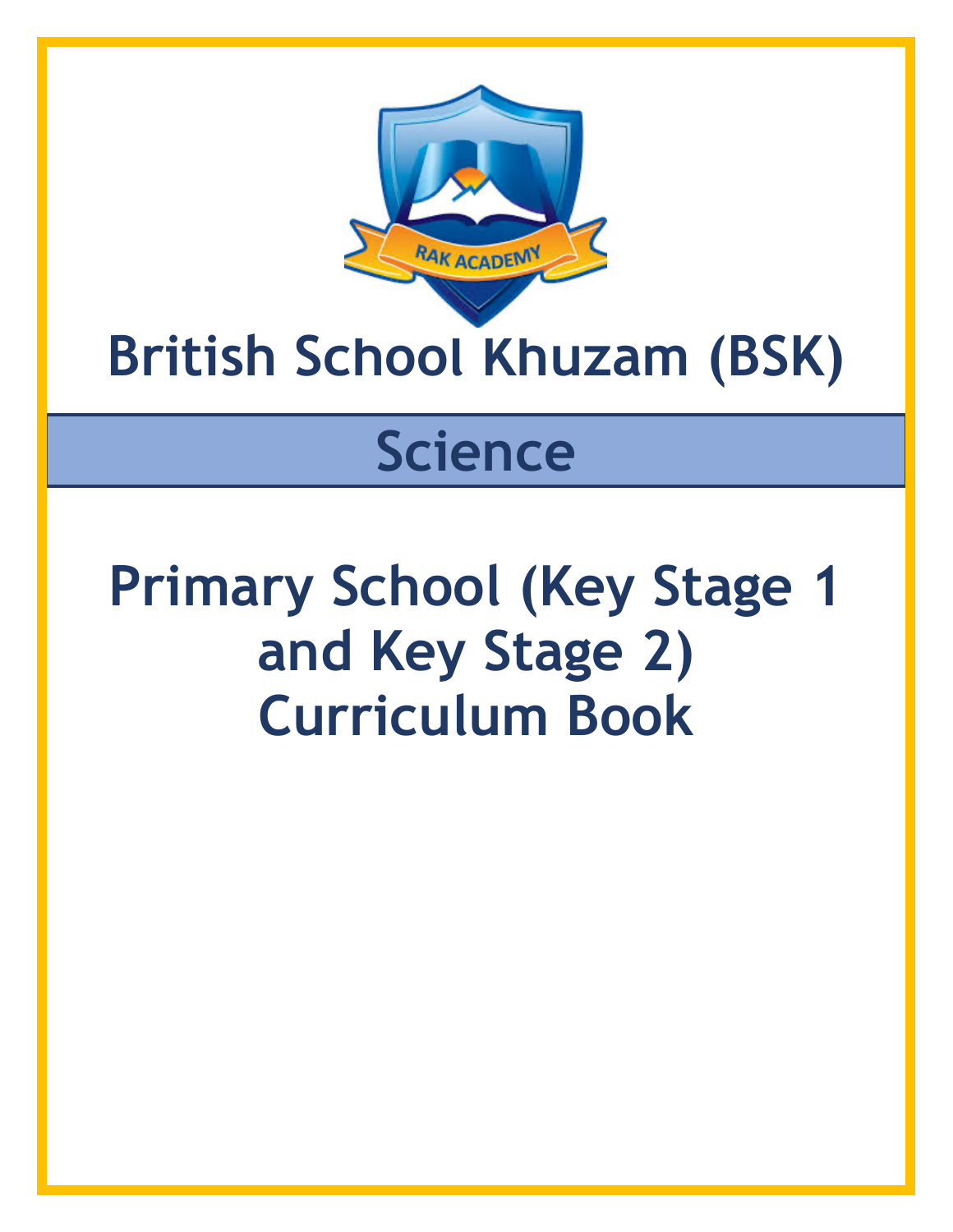#### **Intent**

It is our intention to recognise the importance of Science in every aspect of daily life. We give the teaching and learning of Science the prominence it requires. The Scientific area of learning is concerned with increasing pupils' knowledge and understanding of our world, and with developing skills associated with Science as a process of enquiry. We aim to develop the natural curiosity of the child, encourage respect for living organisms and the physical environment and provide opportunities for critical evaluation of evidence. We intend to build a Science curriculum which develops learning and results in the acquisition of knowledge and build a Science curriculum which, enables children to become enquiry-based learners.

#### **Implementation**

Science at BSK:

- A clear and comprehensive scheme of work in line with the National Curriculum where teaching and learning should show progression across all key stages within the strands of Science.
- Children have access to relevant scientific vocabulary in order to understand and readily apply to their written, mathematical and verbal communication of their skills.
- Children will use a range of resources to develop their knowledge and understanding that is integral to their learning and develop their understanding of working scientifically.
- Clear and comprehensive scheme of work in line with the National Curriculum where teaching and learning should plan for practical investigative opportunities within Science lessons.
- Children will reflect on previous learning and cross curricular links will be made wherever possible
- Children will be able to build on prior knowledge and link ideas together, enabling them to question and become enquiry-based learners.
- Attainment will be assessed each half term through related topic assessment tasks.
- Where applicable links to Science will be made to develop the children's topical learning.

#### **Impact**

As a result of our Science teaching you will see:

- Most children will achieve age related expectations in Science at the end of their cohort year.
- Children will retain knowledge that is pertinent to Science with a real life context.
- Children will be able to question ideas and reflect on knowledge.
- Children will work collaboratively and practically to investigate and experiment.
- Children will be able to explain the process they have taken and be able to reason scientifically.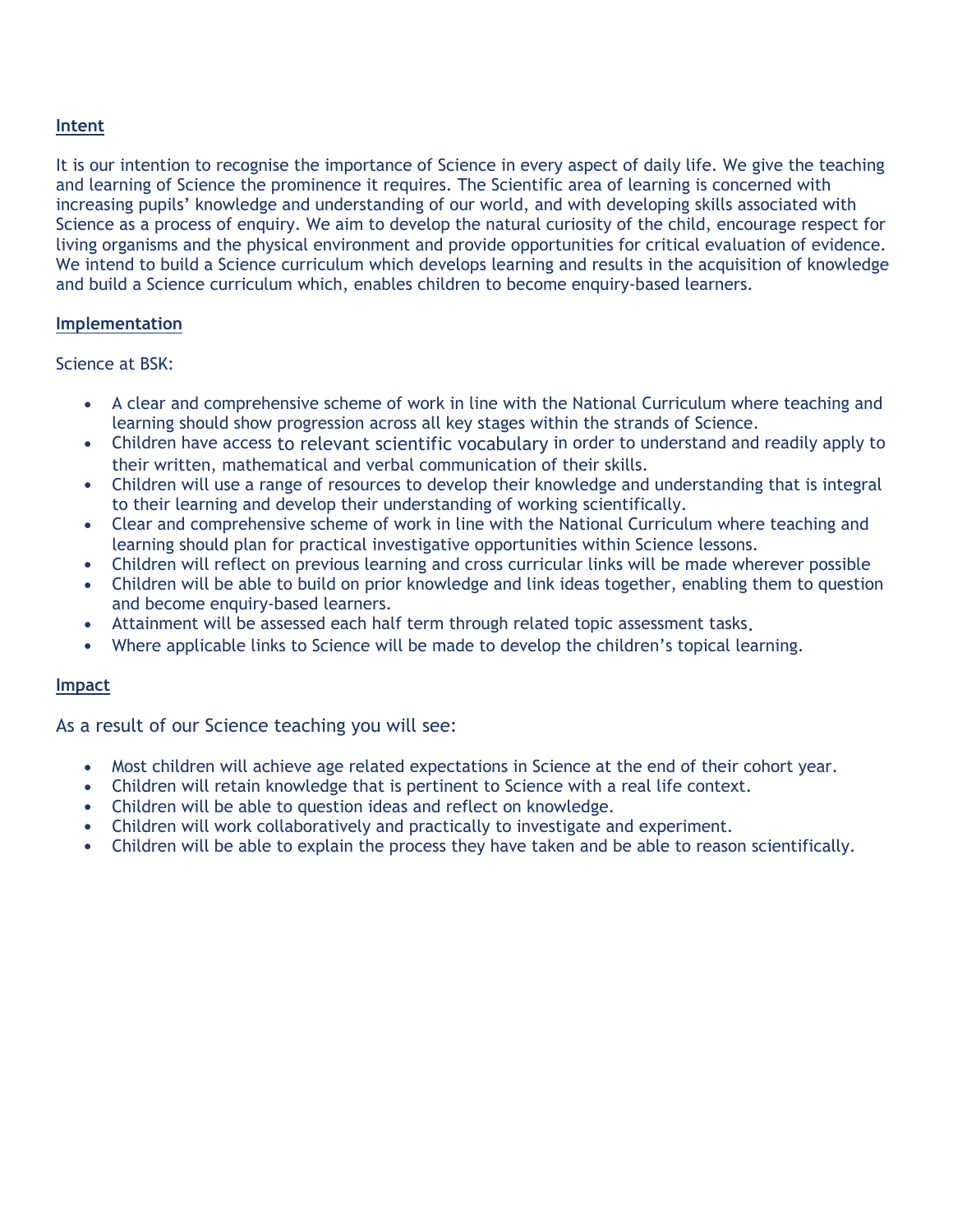#### Grade KG2

| <b>Number of Lessons Per Week</b>                                                                                                                                                                                                                                                                                                                                                                                                                                                                                                                                                                                                                                                                                                                                                             |                                                                                                                              | $\overline{2}$                                                                                                                                                                                                                                                                                                                                                                                                                                            |                                   |  |
|-----------------------------------------------------------------------------------------------------------------------------------------------------------------------------------------------------------------------------------------------------------------------------------------------------------------------------------------------------------------------------------------------------------------------------------------------------------------------------------------------------------------------------------------------------------------------------------------------------------------------------------------------------------------------------------------------------------------------------------------------------------------------------------------------|------------------------------------------------------------------------------------------------------------------------------|-----------------------------------------------------------------------------------------------------------------------------------------------------------------------------------------------------------------------------------------------------------------------------------------------------------------------------------------------------------------------------------------------------------------------------------------------------------|-----------------------------------|--|
|                                                                                                                                                                                                                                                                                                                                                                                                                                                                                                                                                                                                                                                                                                                                                                                               |                                                                                                                              | <b>Topics Covered</b>                                                                                                                                                                                                                                                                                                                                                                                                                                     |                                   |  |
| Term 1                                                                                                                                                                                                                                                                                                                                                                                                                                                                                                                                                                                                                                                                                                                                                                                        | Term 2                                                                                                                       |                                                                                                                                                                                                                                                                                                                                                                                                                                                           | Term 3                            |  |
| <b>Our Bodies (Bodies and senses)</b><br>Seasons (Understand and compare and contrast<br>different seasons)                                                                                                                                                                                                                                                                                                                                                                                                                                                                                                                                                                                                                                                                                   | <b>Everyday Materials (Sorting materials)</b><br>Animals Including Humans (Differences between<br><b>Humans and Animals)</b> |                                                                                                                                                                                                                                                                                                                                                                                                                                                           | Plants (What plants need to grow) |  |
|                                                                                                                                                                                                                                                                                                                                                                                                                                                                                                                                                                                                                                                                                                                                                                                               |                                                                                                                              | <b>Skills Developed</b>                                                                                                                                                                                                                                                                                                                                                                                                                                   |                                   |  |
| With help, carry out a simple test / comparative test.<br>With help, make a simple prediction or suggestion about what might<br>happen.<br>Begin to suggest some ideas e.g. choose which equipment to use, choose<br>which materials to test from a selection.<br>Talk about ways of setting up a test.<br>Measure using non-standard units e.g. how many lolly sticks / cubes /<br>handfuls, etc.<br>Observe closely, using simple equipment (e.g. hand lenses, egg timers).<br>Use senses to compare different textures, sounds and smells.<br>Communicate their ideas to a range of audiences in a variety of ways.<br>Complete a pre-constructed table / chart using picture records or simple<br>words.<br>Contribute to a class display.<br>Add annotations to drawings or photographs. |                                                                                                                              | Begin to use some simple scientific language.<br>Record simple visual representations of observations made.<br>Use recordings to talk about and describe what happened.<br>Sequence photographs of an event / observation.<br>Use recordings to talk about and describe what happened.<br>Sequence photographs of an event / observation.<br>Begin to use simple scientific language to talk about what they have<br>found out or why something happened. |                                   |  |
|                                                                                                                                                                                                                                                                                                                                                                                                                                                                                                                                                                                                                                                                                                                                                                                               |                                                                                                                              | <b>Assessment</b>                                                                                                                                                                                                                                                                                                                                                                                                                                         | <b>End of Unit Assessments</b>    |  |
| Marking of Books with What Went Well and Even Better If<br><b>Teacher Judgement and Questioning In Lesson</b>                                                                                                                                                                                                                                                                                                                                                                                                                                                                                                                                                                                                                                                                                 |                                                                                                                              | <b>Practical Experiments</b>                                                                                                                                                                                                                                                                                                                                                                                                                              |                                   |  |
| <b>Home Learning</b>                                                                                                                                                                                                                                                                                                                                                                                                                                                                                                                                                                                                                                                                                                                                                                          |                                                                                                                              |                                                                                                                                                                                                                                                                                                                                                                                                                                                           |                                   |  |
| https://www.science-sparks.com/ - Science experiments to try at home.<br>https://pstt.org.uk/resources/curriculum-materials/Science-Fun-at-Home - Primary Science Trust - Home learning links.<br>https://www.nasa.gov/kidsclub/index.html - NASA Kids' Club NASA Kids' Club provides a plethora of space focused games, videos, images and<br>activities to introduce and help kids learn about the world of space.                                                                                                                                                                                                                                                                                                                                                                          |                                                                                                                              |                                                                                                                                                                                                                                                                                                                                                                                                                                                           | Practio                           |  |
| <b>Reading List &amp; E-books</b>                                                                                                                                                                                                                                                                                                                                                                                                                                                                                                                                                                                                                                                                                                                                                             |                                                                                                                              |                                                                                                                                                                                                                                                                                                                                                                                                                                                           |                                   |  |
| In Science at BSK our teachers use resources from a wide variety of texts and media so there is no set science textbook or reading list.                                                                                                                                                                                                                                                                                                                                                                                                                                                                                                                                                                                                                                                      |                                                                                                                              |                                                                                                                                                                                                                                                                                                                                                                                                                                                           |                                   |  |
| <b>Literacy &amp; Numeracy</b>                                                                                                                                                                                                                                                                                                                                                                                                                                                                                                                                                                                                                                                                                                                                                                |                                                                                                                              |                                                                                                                                                                                                                                                                                                                                                                                                                                                           |                                   |  |
| Spelling - Key vocabulary and scientific words.<br>Writing - using the 5 question words.                                                                                                                                                                                                                                                                                                                                                                                                                                                                                                                                                                                                                                                                                                      |                                                                                                                              |                                                                                                                                                                                                                                                                                                                                                                                                                                                           |                                   |  |
| Reading - Guided Reading sessions around our topics.                                                                                                                                                                                                                                                                                                                                                                                                                                                                                                                                                                                                                                                                                                                                          |                                                                                                                              |                                                                                                                                                                                                                                                                                                                                                                                                                                                           |                                   |  |
| Maths - measuring plants                                                                                                                                                                                                                                                                                                                                                                                                                                                                                                                                                                                                                                                                                                                                                                      |                                                                                                                              |                                                                                                                                                                                                                                                                                                                                                                                                                                                           |                                   |  |
|                                                                                                                                                                                                                                                                                                                                                                                                                                                                                                                                                                                                                                                                                                                                                                                               |                                                                                                                              | Maths - counting in intervals                                                                                                                                                                                                                                                                                                                                                                                                                             |                                   |  |
|                                                                                                                                                                                                                                                                                                                                                                                                                                                                                                                                                                                                                                                                                                                                                                                               |                                                                                                                              | <b>Useful Websites</b>                                                                                                                                                                                                                                                                                                                                                                                                                                    |                                   |  |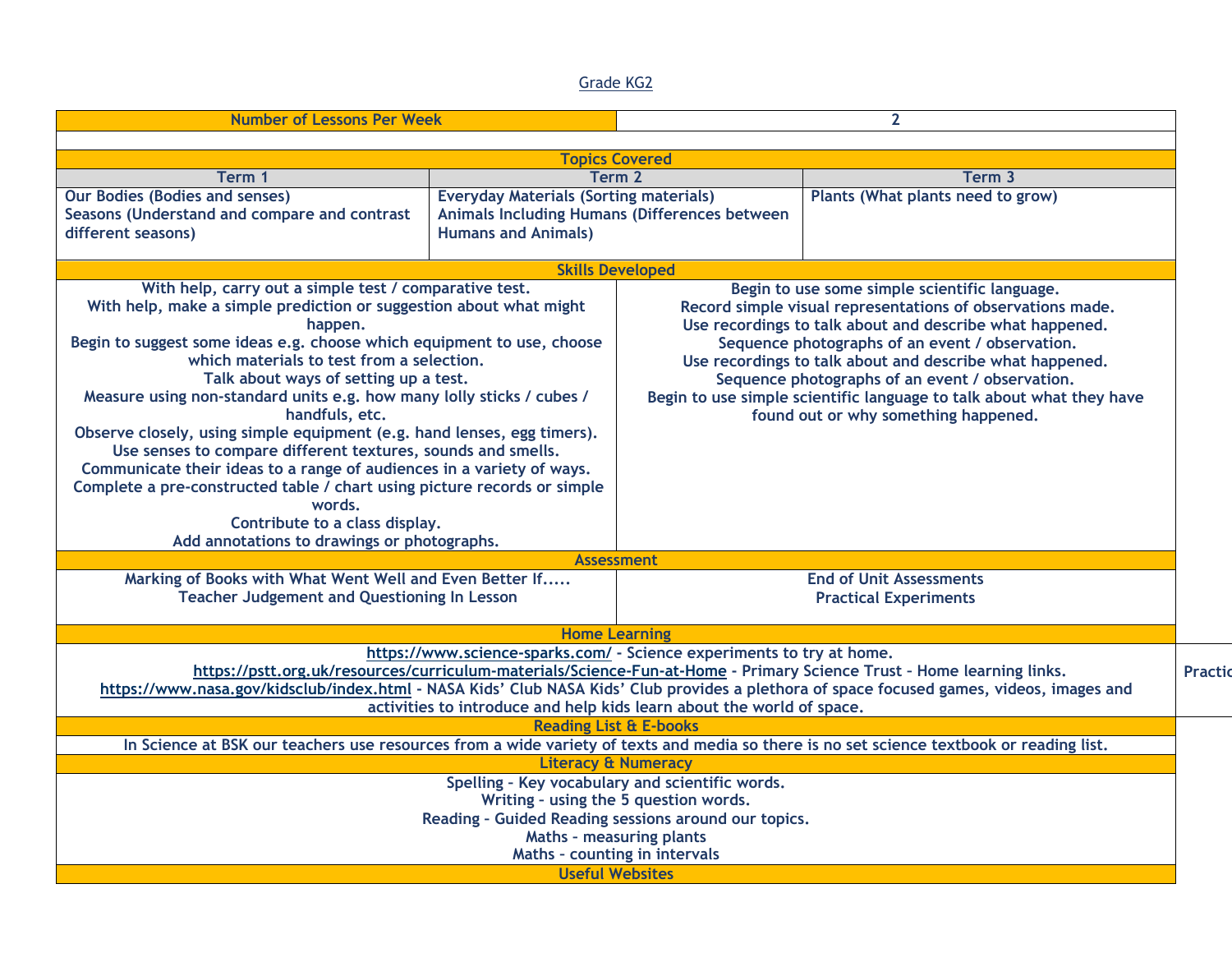| www.ixl.com - School subscribed website for core subjects.                                                                                                 |
|------------------------------------------------------------------------------------------------------------------------------------------------------------|
| https://pbskids.org/apps/play-and-learn-science-.html - Science exploration for younger children.                                                          |
| http://www.crickweb.co.uk/ks1science.html# - Labelling body parts.                                                                                         |
| http://www.crickweb.co.uk/ks1science.html# - Adult and baby animals quiz.                                                                                  |
| Setting (if any)                                                                                                                                           |
| At BSK we do not set or stream for Science. Lessons are carefully planned for all styles of learners and for the different abilities within the classroom. |
| <b>Staff</b>                                                                                                                                               |
| Orla Murphy, Lauren Jones, Claire McKenna, Eleanor Ward, Banu Barissal, Cristina Mehmood, Katerina Vasic                                                   |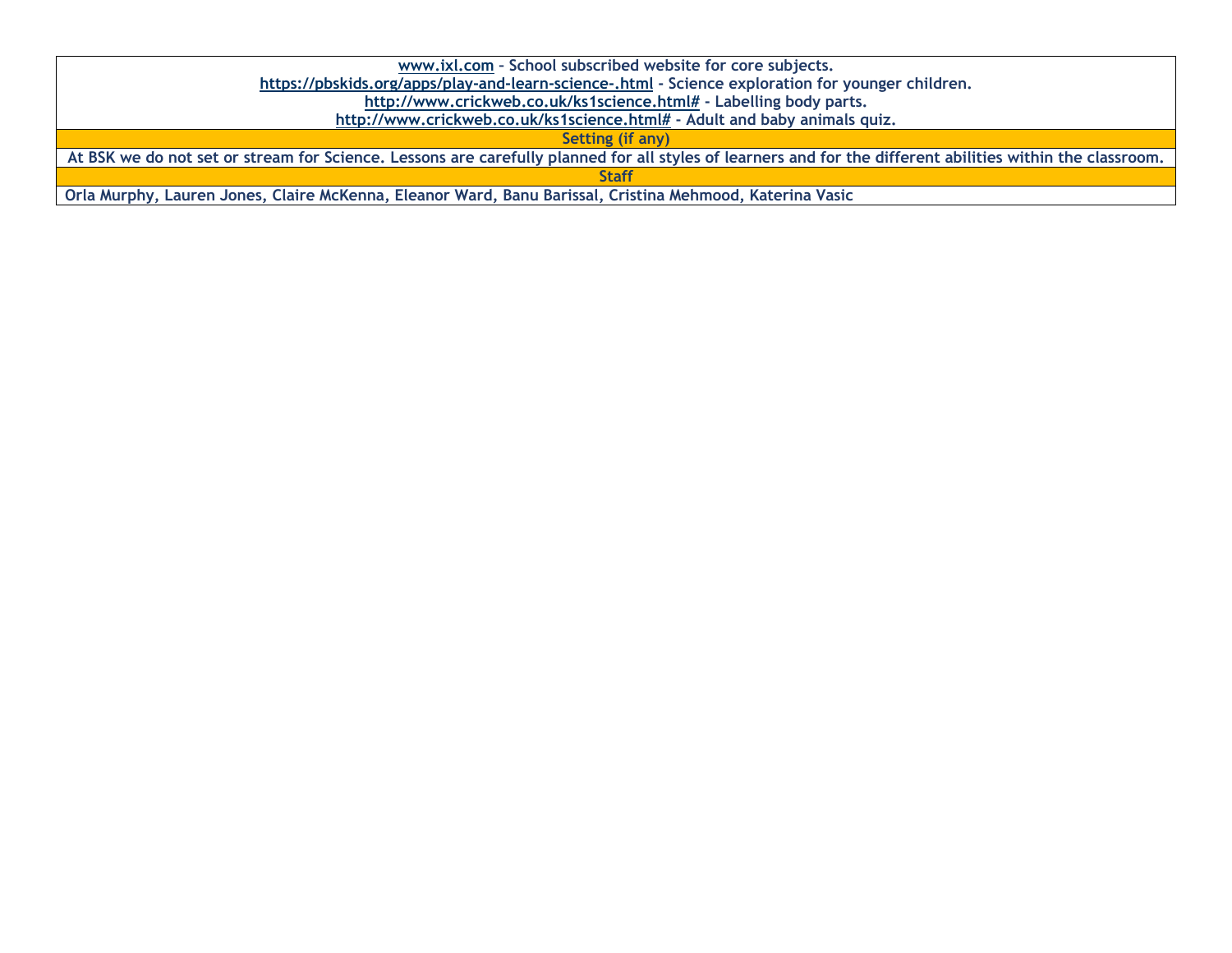| <b>Number of Lessons Per Week</b>                                                                                                                                                                                                                                                                                                                                                                                    |                                                                                                                                                                                                                                                                                                                                                                                                                                                                                                                                                                                                                                                                                                                                | $\overline{2}$                                                 |                                                                                                                                                                                                                                                                                                                                                                                                                                                                                                                                                                                                                                                                                                                                                                                                                                                                                                                                        |  |
|----------------------------------------------------------------------------------------------------------------------------------------------------------------------------------------------------------------------------------------------------------------------------------------------------------------------------------------------------------------------------------------------------------------------|--------------------------------------------------------------------------------------------------------------------------------------------------------------------------------------------------------------------------------------------------------------------------------------------------------------------------------------------------------------------------------------------------------------------------------------------------------------------------------------------------------------------------------------------------------------------------------------------------------------------------------------------------------------------------------------------------------------------------------|----------------------------------------------------------------|----------------------------------------------------------------------------------------------------------------------------------------------------------------------------------------------------------------------------------------------------------------------------------------------------------------------------------------------------------------------------------------------------------------------------------------------------------------------------------------------------------------------------------------------------------------------------------------------------------------------------------------------------------------------------------------------------------------------------------------------------------------------------------------------------------------------------------------------------------------------------------------------------------------------------------------|--|
|                                                                                                                                                                                                                                                                                                                                                                                                                      |                                                                                                                                                                                                                                                                                                                                                                                                                                                                                                                                                                                                                                                                                                                                |                                                                |                                                                                                                                                                                                                                                                                                                                                                                                                                                                                                                                                                                                                                                                                                                                                                                                                                                                                                                                        |  |
| <b>Topics Covered</b>                                                                                                                                                                                                                                                                                                                                                                                                |                                                                                                                                                                                                                                                                                                                                                                                                                                                                                                                                                                                                                                                                                                                                |                                                                |                                                                                                                                                                                                                                                                                                                                                                                                                                                                                                                                                                                                                                                                                                                                                                                                                                                                                                                                        |  |
| Term 1                                                                                                                                                                                                                                                                                                                                                                                                               | Term <sub>2</sub>                                                                                                                                                                                                                                                                                                                                                                                                                                                                                                                                                                                                                                                                                                              |                                                                | Term <sub>3</sub>                                                                                                                                                                                                                                                                                                                                                                                                                                                                                                                                                                                                                                                                                                                                                                                                                                                                                                                      |  |
| Everyday Materials (Materials Matter & Squash,                                                                                                                                                                                                                                                                                                                                                                       | Plants (Ready, Steady, Grow)                                                                                                                                                                                                                                                                                                                                                                                                                                                                                                                                                                                                                                                                                                   |                                                                | <b>Animals Including Humans (Healthy Animals)</b>                                                                                                                                                                                                                                                                                                                                                                                                                                                                                                                                                                                                                                                                                                                                                                                                                                                                                      |  |
| bend, twist and squeeze)                                                                                                                                                                                                                                                                                                                                                                                             | <b>Living Things and Their Habitat (Gardens)</b>                                                                                                                                                                                                                                                                                                                                                                                                                                                                                                                                                                                                                                                                               |                                                                | <b>Living Things and Their Habitat</b>                                                                                                                                                                                                                                                                                                                                                                                                                                                                                                                                                                                                                                                                                                                                                                                                                                                                                                 |  |
|                                                                                                                                                                                                                                                                                                                                                                                                                      |                                                                                                                                                                                                                                                                                                                                                                                                                                                                                                                                                                                                                                                                                                                                |                                                                |                                                                                                                                                                                                                                                                                                                                                                                                                                                                                                                                                                                                                                                                                                                                                                                                                                                                                                                                        |  |
|                                                                                                                                                                                                                                                                                                                                                                                                                      |                                                                                                                                                                                                                                                                                                                                                                                                                                                                                                                                                                                                                                                                                                                                |                                                                |                                                                                                                                                                                                                                                                                                                                                                                                                                                                                                                                                                                                                                                                                                                                                                                                                                                                                                                                        |  |
|                                                                                                                                                                                                                                                                                                                                                                                                                      |                                                                                                                                                                                                                                                                                                                                                                                                                                                                                                                                                                                                                                                                                                                                | <b>Skills Developed</b>                                        |                                                                                                                                                                                                                                                                                                                                                                                                                                                                                                                                                                                                                                                                                                                                                                                                                                                                                                                                        |  |
| comparative test.<br>audiences.                                                                                                                                                                                                                                                                                                                                                                                      | Carry out simple comparative tests as part of a group, following a method<br>with some independence.<br>Make a simple prediction about what might happen and try to give a<br>vague reason (even though it might not be correct).<br>With support, make suggestions on a method for setting up a simple<br>Talk about a practical way to find answers to their questions.<br>Measure using non-standard and simple standard measures (e.g. cm, time)<br>with increasing accuracy.<br>Begin to make decisions about which equipment to use.<br>Correctly and safely use equipment provided to make observations and/or<br>take simple measurements.<br>Record and communicate their findings in a range of ways to a variety of |                                                                | Record simple data with some accuracy to help in answering questions; -<br>With support or using frameworks, make decisions about how to complete<br>a variety of tables/charts (e.g. a 2 column table, tally charts, Venn<br>diagram, pictograms, block graphs with 1:1 scale). - Present findings in a<br>class displays. - Sequence / annotate photographs of change over time.<br>Produced increasingly detailed drawings which are labelled / annotated.<br>With guidance, begin to notice patterns in their data e.g. order their<br>findings, sequence best to worst, say what happened over time, etc.<br>Recognise if results matched predictions (say if results were what they<br>expected).<br>Use their recordings to talk about and describe what has happened.<br>Begin to use simple scientific language to explain what they have found<br>out.<br>Give a simple, logical reason why something happened (e.g. I think |  |
| Use simple scientific language with increasing accuracy.                                                                                                                                                                                                                                                                                                                                                             |                                                                                                                                                                                                                                                                                                                                                                                                                                                                                                                                                                                                                                                                                                                                |                                                                | because).                                                                                                                                                                                                                                                                                                                                                                                                                                                                                                                                                                                                                                                                                                                                                                                                                                                                                                                              |  |
|                                                                                                                                                                                                                                                                                                                                                                                                                      |                                                                                                                                                                                                                                                                                                                                                                                                                                                                                                                                                                                                                                                                                                                                | <b>Literacy &amp; Numeracy</b>                                 |                                                                                                                                                                                                                                                                                                                                                                                                                                                                                                                                                                                                                                                                                                                                                                                                                                                                                                                                        |  |
| Spelling - Key vocabulary and scientific words.<br>Writing - using the 5 question words.<br>Reading - Guided Reading sessions around our topics.                                                                                                                                                                                                                                                                     |                                                                                                                                                                                                                                                                                                                                                                                                                                                                                                                                                                                                                                                                                                                                |                                                                |                                                                                                                                                                                                                                                                                                                                                                                                                                                                                                                                                                                                                                                                                                                                                                                                                                                                                                                                        |  |
|                                                                                                                                                                                                                                                                                                                                                                                                                      |                                                                                                                                                                                                                                                                                                                                                                                                                                                                                                                                                                                                                                                                                                                                | <b>Maths - measuring plants</b>                                |                                                                                                                                                                                                                                                                                                                                                                                                                                                                                                                                                                                                                                                                                                                                                                                                                                                                                                                                        |  |
|                                                                                                                                                                                                                                                                                                                                                                                                                      | Maths - counting in intervals                                                                                                                                                                                                                                                                                                                                                                                                                                                                                                                                                                                                                                                                                                  |                                                                |                                                                                                                                                                                                                                                                                                                                                                                                                                                                                                                                                                                                                                                                                                                                                                                                                                                                                                                                        |  |
| <b>Assessment</b>                                                                                                                                                                                                                                                                                                                                                                                                    |                                                                                                                                                                                                                                                                                                                                                                                                                                                                                                                                                                                                                                                                                                                                |                                                                |                                                                                                                                                                                                                                                                                                                                                                                                                                                                                                                                                                                                                                                                                                                                                                                                                                                                                                                                        |  |
| Marking of Books with What Went Well and Even Better If<br>Teacher Judgement and Questioning In Lesson<br>GL Assessment Progress Tests in Maths - End of Year                                                                                                                                                                                                                                                        |                                                                                                                                                                                                                                                                                                                                                                                                                                                                                                                                                                                                                                                                                                                                | <b>End of Unit Assessments</b><br><b>Practical Experiments</b> |                                                                                                                                                                                                                                                                                                                                                                                                                                                                                                                                                                                                                                                                                                                                                                                                                                                                                                                                        |  |
| <b>Home Learning</b>                                                                                                                                                                                                                                                                                                                                                                                                 |                                                                                                                                                                                                                                                                                                                                                                                                                                                                                                                                                                                                                                                                                                                                |                                                                |                                                                                                                                                                                                                                                                                                                                                                                                                                                                                                                                                                                                                                                                                                                                                                                                                                                                                                                                        |  |
| https://www.science-sparks.com/ - Science experiments to try at home.<br>https://pstt.org.uk/resources/curriculum-materials/Science-Fun-at-Home - Primary Science Trust - Home learning links.<br>https://www.nasa.gov/kidsclub/index.html - NASA Kids' Club NASA Kids' Club provides a plethora of space focused games, videos, images and<br>activities to introduce and help kids learn about the world of space. |                                                                                                                                                                                                                                                                                                                                                                                                                                                                                                                                                                                                                                                                                                                                |                                                                |                                                                                                                                                                                                                                                                                                                                                                                                                                                                                                                                                                                                                                                                                                                                                                                                                                                                                                                                        |  |
| <b>Reading List &amp; E-books</b>                                                                                                                                                                                                                                                                                                                                                                                    |                                                                                                                                                                                                                                                                                                                                                                                                                                                                                                                                                                                                                                                                                                                                |                                                                |                                                                                                                                                                                                                                                                                                                                                                                                                                                                                                                                                                                                                                                                                                                                                                                                                                                                                                                                        |  |
| At BSK we do not set or stream for Science. Lessons are carefully planned for all styles of learners and for the different abilities within the classroom.<br><b>Useful Websites</b>                                                                                                                                                                                                                                 |                                                                                                                                                                                                                                                                                                                                                                                                                                                                                                                                                                                                                                                                                                                                |                                                                |                                                                                                                                                                                                                                                                                                                                                                                                                                                                                                                                                                                                                                                                                                                                                                                                                                                                                                                                        |  |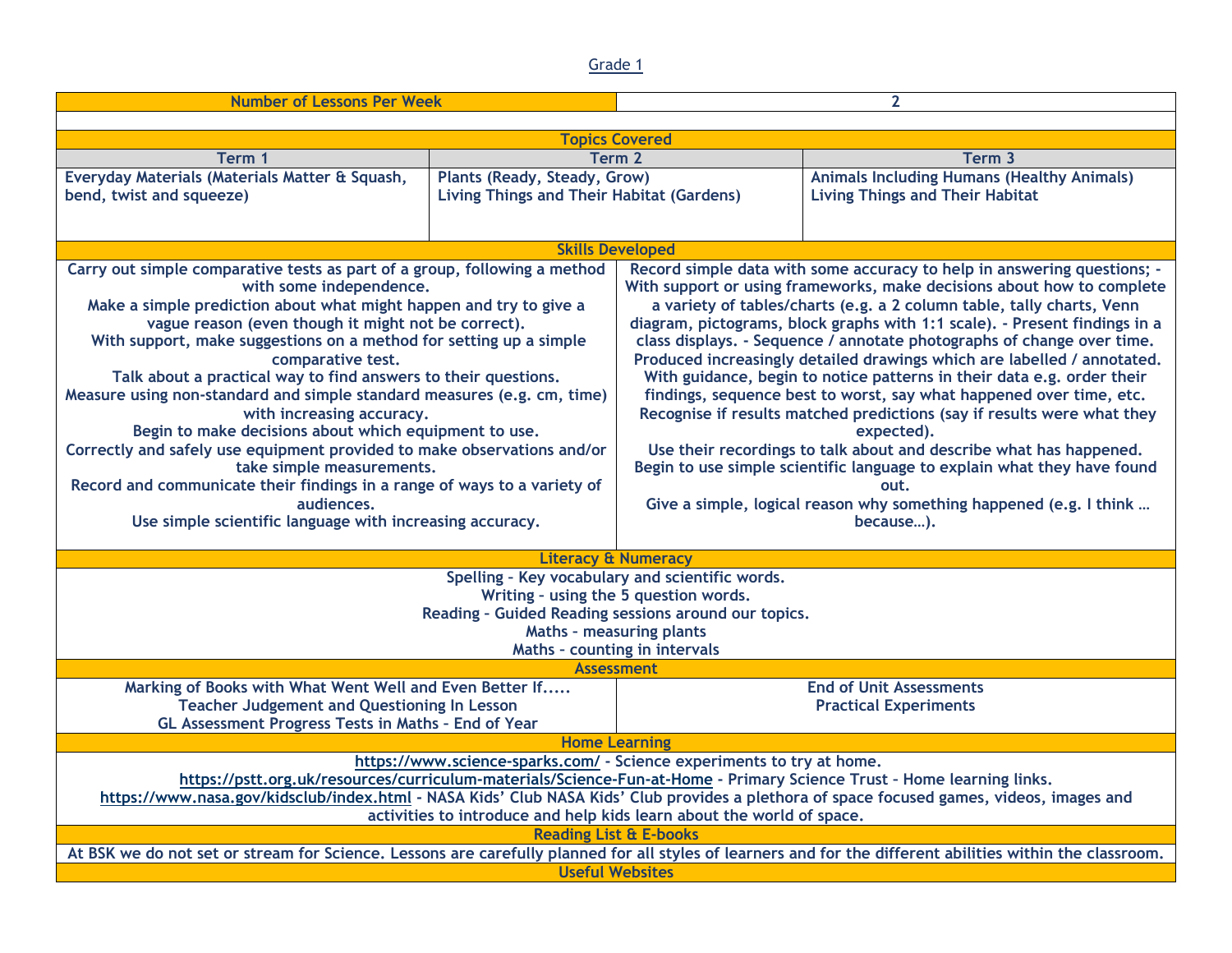| www.ixl.com - School subscribed website for core subjects.                                                                                                 |
|------------------------------------------------------------------------------------------------------------------------------------------------------------|
| http://www.parkfieldict.co.uk/infant/a.swf - Investigate different types of animals.                                                                       |
| https://pbskids.org/apps/play-and-learn-science-.html - Science exploration for younger children.                                                          |
| http://www.crickweb.co.uk/ks1science.html# - Plant labelling.                                                                                              |
| Setting (if any)                                                                                                                                           |
| At BSK we do not set or stream for Science. Lessons are carefully planned for all styles of learners and for the different abilities within the classroom. |
| <b>Staff</b>                                                                                                                                               |
| Emma Lloyd, Beth Harvey, Katherine Spanswick, Sureya Fazal, Katie Dixon                                                                                    |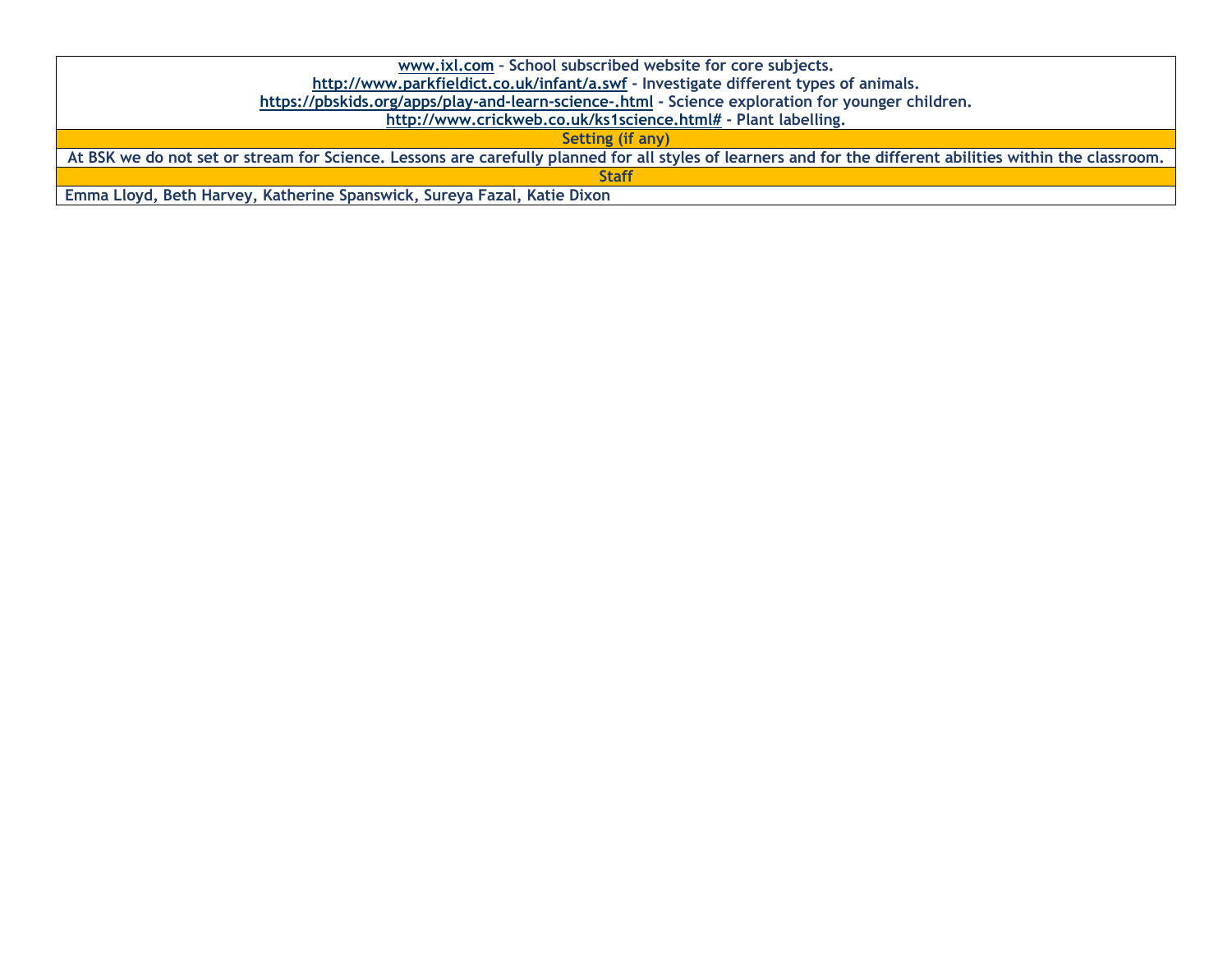| <b>Number of Lessons Per Week</b>                                                                                     |                                                                                     | $\overline{2}$                                                                       |                                                                                                                                         |  |
|-----------------------------------------------------------------------------------------------------------------------|-------------------------------------------------------------------------------------|--------------------------------------------------------------------------------------|-----------------------------------------------------------------------------------------------------------------------------------------|--|
|                                                                                                                       |                                                                                     |                                                                                      |                                                                                                                                         |  |
| <b>Topics Covered</b>                                                                                                 |                                                                                     |                                                                                      |                                                                                                                                         |  |
| Term 1                                                                                                                | Term <sub>2</sub>                                                                   |                                                                                      | Term 3                                                                                                                                  |  |
| Animals Including Humans (Diet, Skeletons,                                                                            | Plants (Parts of a plant, Seed dispersal)                                           |                                                                                      | Light (Reflections, Shadows)                                                                                                            |  |
| <b>Muscles</b> )                                                                                                      | <b>Rocks (Fossils and Soil)</b>                                                     |                                                                                      |                                                                                                                                         |  |
| <b>Forces and Magnets (Acting Forces)</b>                                                                             |                                                                                     |                                                                                      |                                                                                                                                         |  |
|                                                                                                                       |                                                                                     |                                                                                      |                                                                                                                                         |  |
|                                                                                                                       |                                                                                     | <b>Skills Developed</b>                                                              |                                                                                                                                         |  |
| Help to decide about how to set up a simple fair test and begin to                                                    |                                                                                     | Record and present findings using simple scientific language and                     |                                                                                                                                         |  |
| recognise when a test is not fair.                                                                                    |                                                                                     | vocabulary, including discussions, oral and written explanations, notes,             |                                                                                                                                         |  |
| Make a prediction based on everyday experience.                                                                       |                                                                                     | annotated drawings, pictorial representations, labelled diagrams, simple             |                                                                                                                                         |  |
| With support / as a group, set up simple practical enquiries including                                                |                                                                                     |                                                                                      | tables, bar charts (using scales chosen for them), displays or                                                                          |  |
| comparative and fair tests e.g. make a choice from a list of a things                                                 |                                                                                     |                                                                                      | presentations.                                                                                                                          |  |
| (variables) to change when conducting a fair test. (e.g. choose which                                                 |                                                                                     |                                                                                      | With scaffold / support record, and present data in a variety of ways to                                                                |  |
| magnets to compare and which method to use to test their strength).                                                   |                                                                                     |                                                                                      | help in answering questions.                                                                                                            |  |
| As a group, begin to make some decisions about the best way of                                                        |                                                                                     |                                                                                      | Communicate their findings in ways that are appropriate for different                                                                   |  |
| answering their questions.                                                                                            |                                                                                     |                                                                                      | audiences.                                                                                                                              |  |
| Find / suggest a practical way to compare things e.g. rocks, magnets.                                                 |                                                                                     | With scaffold / support, describe and compare the effect of different                |                                                                                                                                         |  |
| Collect data from their own observations and measurements using notes /                                               |                                                                                     | factors on something (e.g. we noticed that larger magnets are not always             |                                                                                                                                         |  |
| simple tables / standard units.                                                                                       |                                                                                     | stronger).<br>With help, look for changes and simple patterns in their observations, |                                                                                                                                         |  |
| Help to make some decisions about what observations to make, how long                                                 |                                                                                     |                                                                                      | data, chart or graph.                                                                                                                   |  |
| to make them for, the type of simple equipment that might be used and                                                 |                                                                                     |                                                                                      |                                                                                                                                         |  |
| how to work safely.                                                                                                   |                                                                                     |                                                                                      | Use their results to consider whether they met their predictions.<br>Use their experience and some evidence or results to draw a simple |  |
| Make simple accurate measurements using whole number standard units,<br>using a range of equipment.                   |                                                                                     | conclusion to answer their original question.                                        |                                                                                                                                         |  |
| Gather data in a variety of ways to help in answering questions.                                                      |                                                                                     | Write a simple explanation of why things happened (using the word                    |                                                                                                                                         |  |
| Use equipment accurately to improve the detail of their measurements /                                                |                                                                                     | 'because') and using simple scientific language and vocabulary.                      |                                                                                                                                         |  |
| observations (e.g. microscopes, measuring syringes, measuring cylinders,                                              |                                                                                     | Say whether what happened was what they expected and notice any                      |                                                                                                                                         |  |
| hand lenses).                                                                                                         |                                                                                     | results that seem odd.                                                               |                                                                                                                                         |  |
|                                                                                                                       |                                                                                     |                                                                                      | Begin to recognise when a test is not fair and suggest improvements.                                                                    |  |
| <b>Literacy &amp; Numeracy</b>                                                                                        |                                                                                     |                                                                                      |                                                                                                                                         |  |
|                                                                                                                       | Writing - Accurately annotating diagrams, expanded sentences describing reasoning,. |                                                                                      |                                                                                                                                         |  |
|                                                                                                                       | Reading - Guided Reading sessions around our topics.                                |                                                                                      |                                                                                                                                         |  |
| Maths - Using graphs, data and charts.                                                                                |                                                                                     |                                                                                      |                                                                                                                                         |  |
| Maths - Identifying patterns.                                                                                         |                                                                                     |                                                                                      |                                                                                                                                         |  |
| <b>Assessment</b>                                                                                                     |                                                                                     |                                                                                      |                                                                                                                                         |  |
| Marking of Books with What Went Well and Even Better If                                                               |                                                                                     |                                                                                      | <b>End of Unit Assessments</b>                                                                                                          |  |
| <b>Teacher Judgement and Questioning In Lesson</b>                                                                    |                                                                                     | <b>Practical Experiments</b>                                                         |                                                                                                                                         |  |
| GL Assessment Progress Tests in Maths - End of Year                                                                   |                                                                                     | <b>Student Self Assessment and Reflection</b>                                        |                                                                                                                                         |  |
|                                                                                                                       |                                                                                     | <b>Home Learning</b>                                                                 |                                                                                                                                         |  |
| https://www.science-sparks.com/ - Science experiments to try at home.                                                 |                                                                                     |                                                                                      |                                                                                                                                         |  |
| https://pstt.org.uk/resources/curriculum-materials/Science-Fun-at-Home - Primary Science Trust - Home learning links. |                                                                                     |                                                                                      |                                                                                                                                         |  |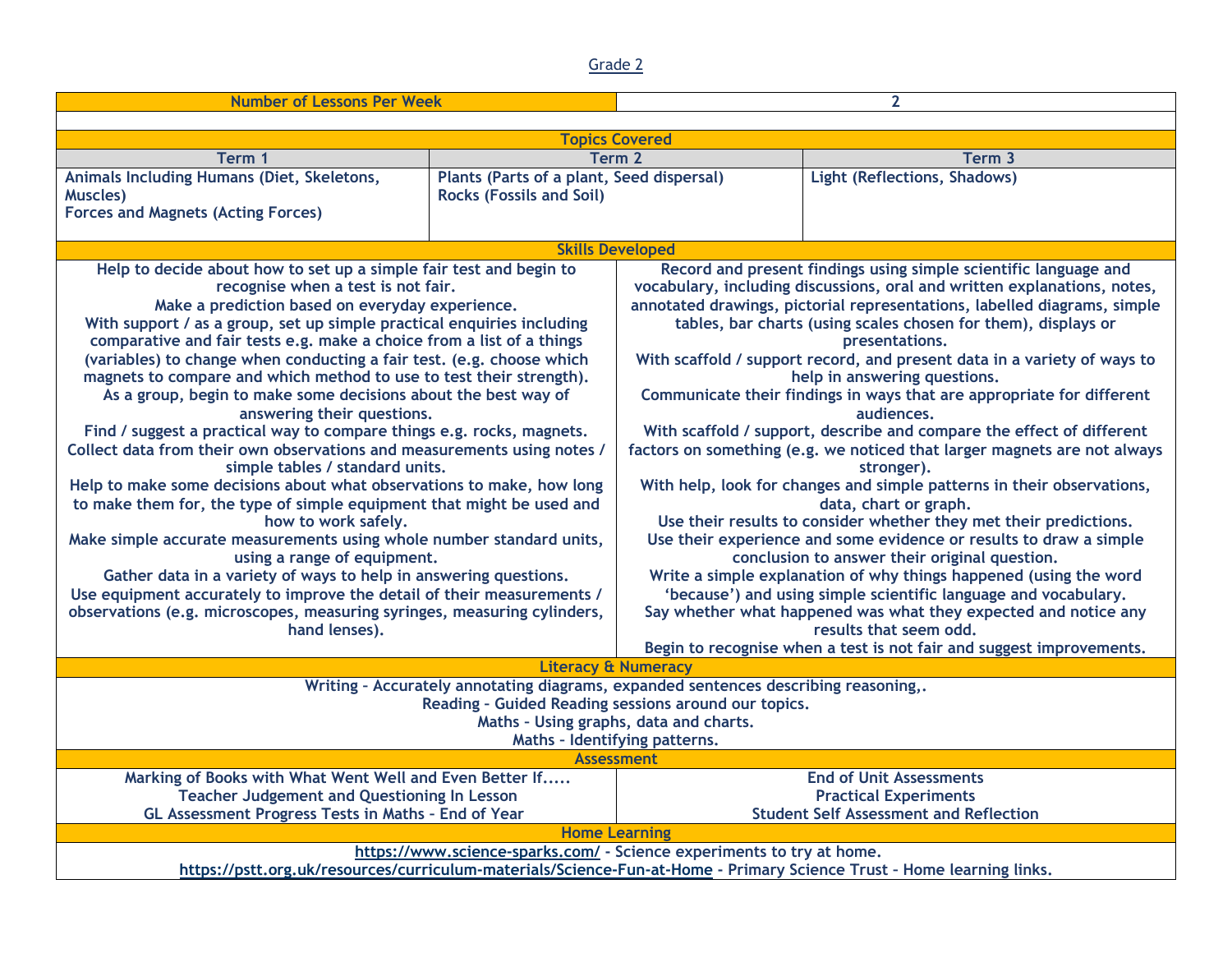| https://www.nasa.gov/kidsclub/index.html - NASA Kids' Club NASA Kids' Club provides a plethora of space focused games, videos, images and<br>activities to introduce and help kids learn about the world of space. |
|--------------------------------------------------------------------------------------------------------------------------------------------------------------------------------------------------------------------|
| <b>Reading List &amp; E-books</b>                                                                                                                                                                                  |
| At BSK we do not set or stream for Science. Lessons are carefully planned for all styles of learners and for the different abilities within the classroom.                                                         |
| <b>Useful Websites</b>                                                                                                                                                                                             |
| www.ixl.com - School subscribed website for core subjects.                                                                                                                                                         |
| http://www.jinxthemonkey.com/drip/game_forceandmotion.swf - A bit of fun! Change the magnet between poles to speed the mouse up or slow it                                                                         |
| down to collect cheese.                                                                                                                                                                                            |
| http://www.e-learningforkids.org/science/lesson/norway-plants-and-their-properties/ - Find out more about the parts of a plant.                                                                                    |
| http://www.rigb.org/insideout/anatomy/skeleton_territory/skeleton_elements.swf - This game lets you build different animal skeletons.                                                                              |
| Setting (if any)                                                                                                                                                                                                   |
| At BSK we do not set or stream for Science. Lessons are carefully planned for all styles of learners and for the different abilities within the classroom.                                                         |
| <b>Staff</b>                                                                                                                                                                                                       |
| Emma O'Brien, Kirsty Jones, Ben Glanfield, Keith Staunton, Daniel Kowalski, Lameece Dibsi                                                                                                                          |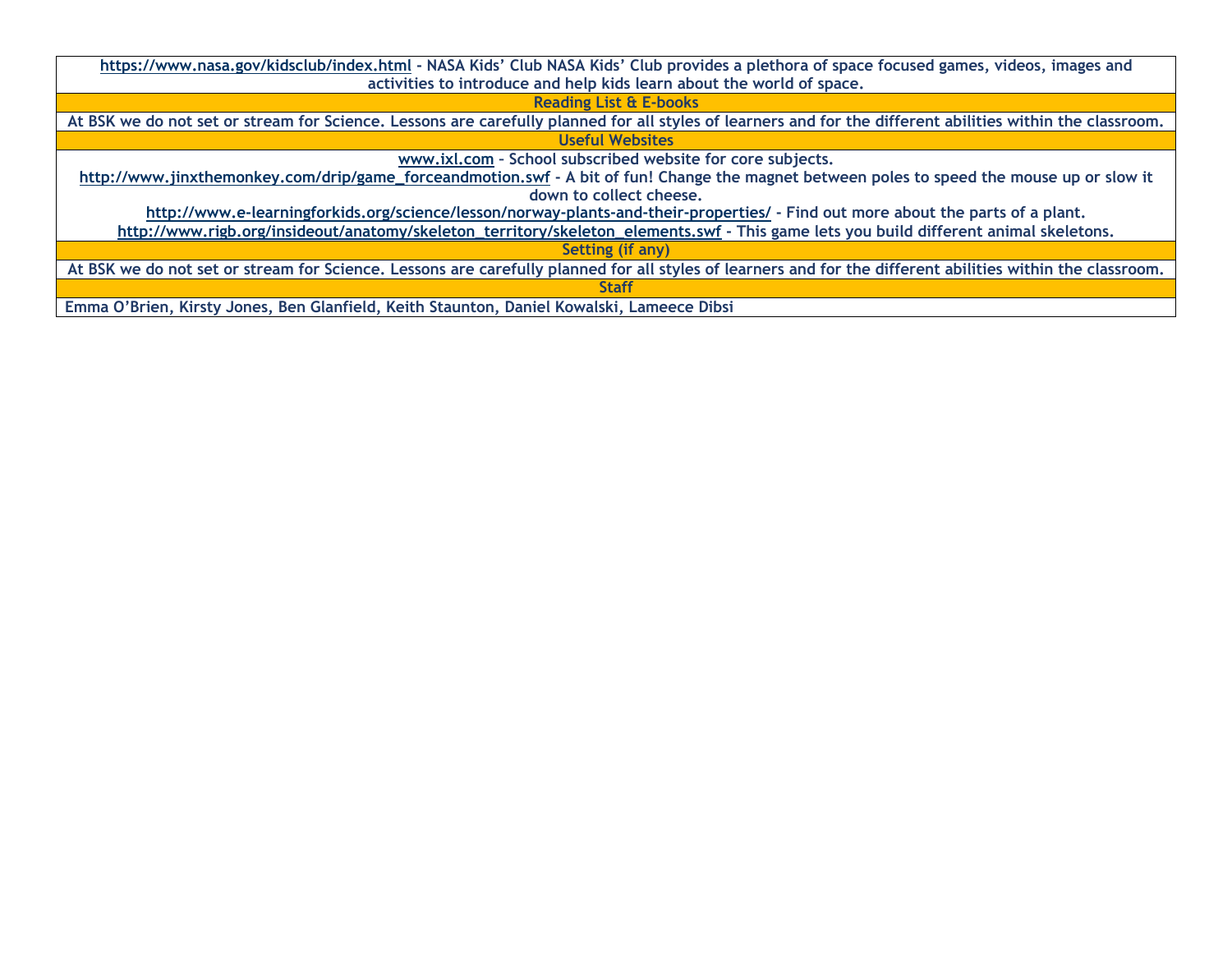| <b>Number of Lessons Per Week</b>                                                                                             |                                                                       | $\overline{2}$                                                                                         |                                                                             |  |
|-------------------------------------------------------------------------------------------------------------------------------|-----------------------------------------------------------------------|--------------------------------------------------------------------------------------------------------|-----------------------------------------------------------------------------|--|
|                                                                                                                               |                                                                       |                                                                                                        |                                                                             |  |
| <b>Topics Covered</b>                                                                                                         |                                                                       |                                                                                                        |                                                                             |  |
| Term 1                                                                                                                        | Term 2                                                                |                                                                                                        | Term 3                                                                      |  |
| <b>Living Things and Their Habitat Classifying)</b>                                                                           | <b>States of Matter (Solids, Liquids, Gases)</b>                      |                                                                                                        | <b>Electricity (Simple Circuits)</b>                                        |  |
| <b>Animals Including Humans (Digestion)</b>                                                                                   | Sound (Pitch, Tone, Vibration)                                        |                                                                                                        |                                                                             |  |
|                                                                                                                               |                                                                       | <b>Skills Developed</b>                                                                                |                                                                             |  |
| Carry out simple fair tests with increasing confidence investigating the                                                      |                                                                       |                                                                                                        | Record findings using relevant scientific language and vocabulary,          |  |
| effect of something on something else.                                                                                        |                                                                       | including discussions, oral and written explanations, notes, drawings                                  |                                                                             |  |
| Start to make their own decisions about the most appropriate type of                                                          |                                                                       | (annotated), pictorial representations, labelled diagrams, tables and bar                              |                                                                             |  |
| science enquiry they might use to answer scientific questions (is a fair<br>test the best way to investigate their question?) |                                                                       | charts [where intervals and ranges agreed through discussion], displays or<br>presentations.           |                                                                             |  |
| Make a prediction based on the knowledge acquired from previous                                                               |                                                                       |                                                                                                        | Begin to select the most useful ways to collect, record, classify and       |  |
| explorations / observations and apply it to a new situation.                                                                  |                                                                       |                                                                                                        | present data from a range of choices.                                       |  |
| Explain their planning decisions and choices.                                                                                 |                                                                       |                                                                                                        | Make decisions on how best to communicate their findings in ways that       |  |
| Make some of the planning decisions about what to change and measure /                                                        |                                                                       |                                                                                                        | are appropriate for different audiences.                                    |  |
| observe.                                                                                                                      |                                                                       |                                                                                                        | Notice / find patterns in their observations and data. (Describe the effect |  |
| Begin to recognise when a fair test is necessary.                                                                             |                                                                       | of something on something else). (e.g. as I lengthen the ruler I notice that                           |                                                                             |  |
| Begin to identify where patterns might be found and use this to begin to                                                      |                                                                       | the pitch gets lower).<br>With some independence, analyse results / observations by writing a          |                                                                             |  |
| identify what data to collect.<br>Make more of the decisions about what observations to make, how long to                     |                                                                       | sentence that matches the evidence i.e. deciding the important aspect of                               |                                                                             |  |
| make them for and the type of equipment that might be used.                                                                   |                                                                       | the result and summarising in a conclusion (e.g. metals tend to be good                                |                                                                             |  |
| Recognise obvious risks and how to keep themselves and others safe.                                                           |                                                                       |                                                                                                        | conductors of electricity).                                                 |  |
| Learn how to use new equipment, such as data loggers and measure                                                              |                                                                       |                                                                                                        | Begin to develop their ideas about relationships and interactions between   |  |
| temperature in degrees Celsius (°C) using a thermometer.                                                                      |                                                                       | things and explain them. Use relevant scientific language and vocabulary                               |                                                                             |  |
| Collect data from their own observations and measurements, using notes                                                        |                                                                       | to begin to say / explain why something happened.                                                      |                                                                             |  |
| / simple tables / standard units.                                                                                             |                                                                       | Use results to suggest improvements, new questions and / or predictions                                |                                                                             |  |
| Make accurate measurements using standard units [and more complex                                                             |                                                                       | for setting up further tests.                                                                          |                                                                             |  |
| units and parts of units] using a range of equipment and scales.                                                              |                                                                       | Compare their results with others and give reasons why results might be<br>different.                  |                                                                             |  |
|                                                                                                                               |                                                                       |                                                                                                        |                                                                             |  |
| <b>Literacy &amp; Numeracy</b>                                                                                                |                                                                       |                                                                                                        |                                                                             |  |
| Writing - Accurately annotating diagrams, correctly draw, label and annotate scientific diagrams.                             |                                                                       |                                                                                                        |                                                                             |  |
| Reading - Guided Reading sessions around our topics.                                                                          |                                                                       |                                                                                                        |                                                                             |  |
|                                                                                                                               |                                                                       | Maths - Using graphs, charts and tables to draw conclusions. Independently draw and label a bar chart. |                                                                             |  |
| Maths - Accurately measure temperature.<br><b>Assessment</b>                                                                  |                                                                       |                                                                                                        |                                                                             |  |
| Marking of Books with What Went Well and Even Better If                                                                       |                                                                       | <b>End of Unit Assessments</b>                                                                         |                                                                             |  |
| <b>Teacher Judgement and Questioning In Lesson</b>                                                                            |                                                                       | <b>Practical Experiments</b>                                                                           |                                                                             |  |
| GL Assessment Progress Tests in Maths - End of Year                                                                           | <b>Student Self Assessment and Reflection</b>                         |                                                                                                        |                                                                             |  |
|                                                                                                                               | <b>Home Learning</b>                                                  |                                                                                                        |                                                                             |  |
|                                                                                                                               | https://www.science-sparks.com/ - Science experiments to try at home. |                                                                                                        |                                                                             |  |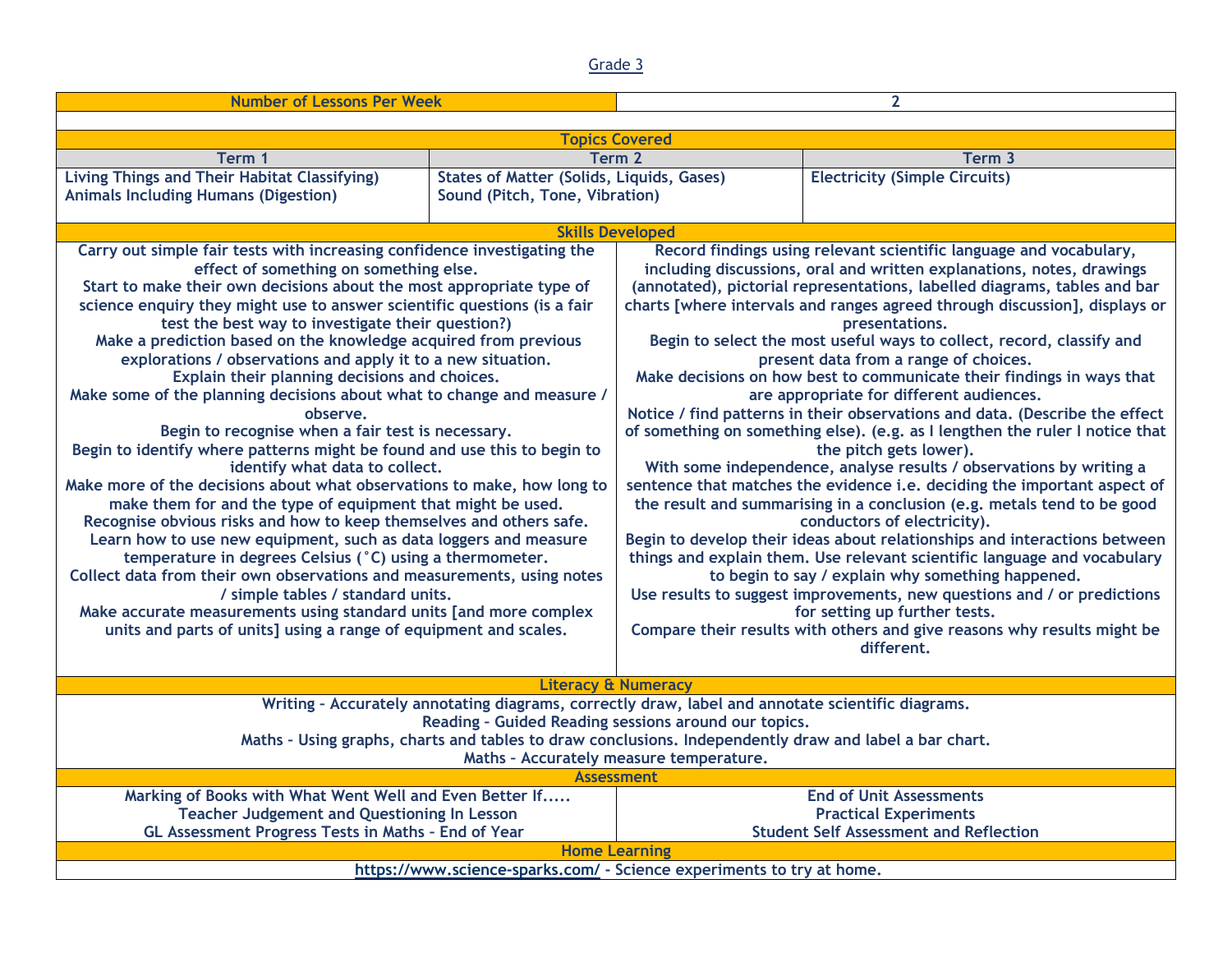**https://pstt.org.uk/resources/curriculum-materials/Science-Fun-at-Home - Primary Science Trust – Home learning links. https://www.nasa.gov/kidsclub/index.html - NASA Kids' Club NASA Kids' Club provides a plethora of space focused games, videos, images and activities to introduce and help kids learn about the world of space. Reading List & E-books At BSK we do not set or stream for Science. Lessons are carefully planned for all styles of learners and for the different abilities within the classroom. Useful Websites www.ixl.com – School subscribed website for core subjects. https://www.q-files.com/life/human-body/ear/ - This site has information about how the human ear hears sounds. https://www3.epa.gov/safewater/kids/flash/flash\_watercycle.html - This interactive activity shows each stage of the water cycle. http://www.learningcircuits.co.uk/flashmain.htm - Find out about electricity basics, simple circuits and circuit diagrams by using this activity. Setting (if any) At BSK we do not set or stream for Science. Lessons are carefully planned for all styles of learners and for the different abilities within the classroom. Staff Jonathan Harvey, Mali Tambi, Alison Earnshaw, Brendan Chapman**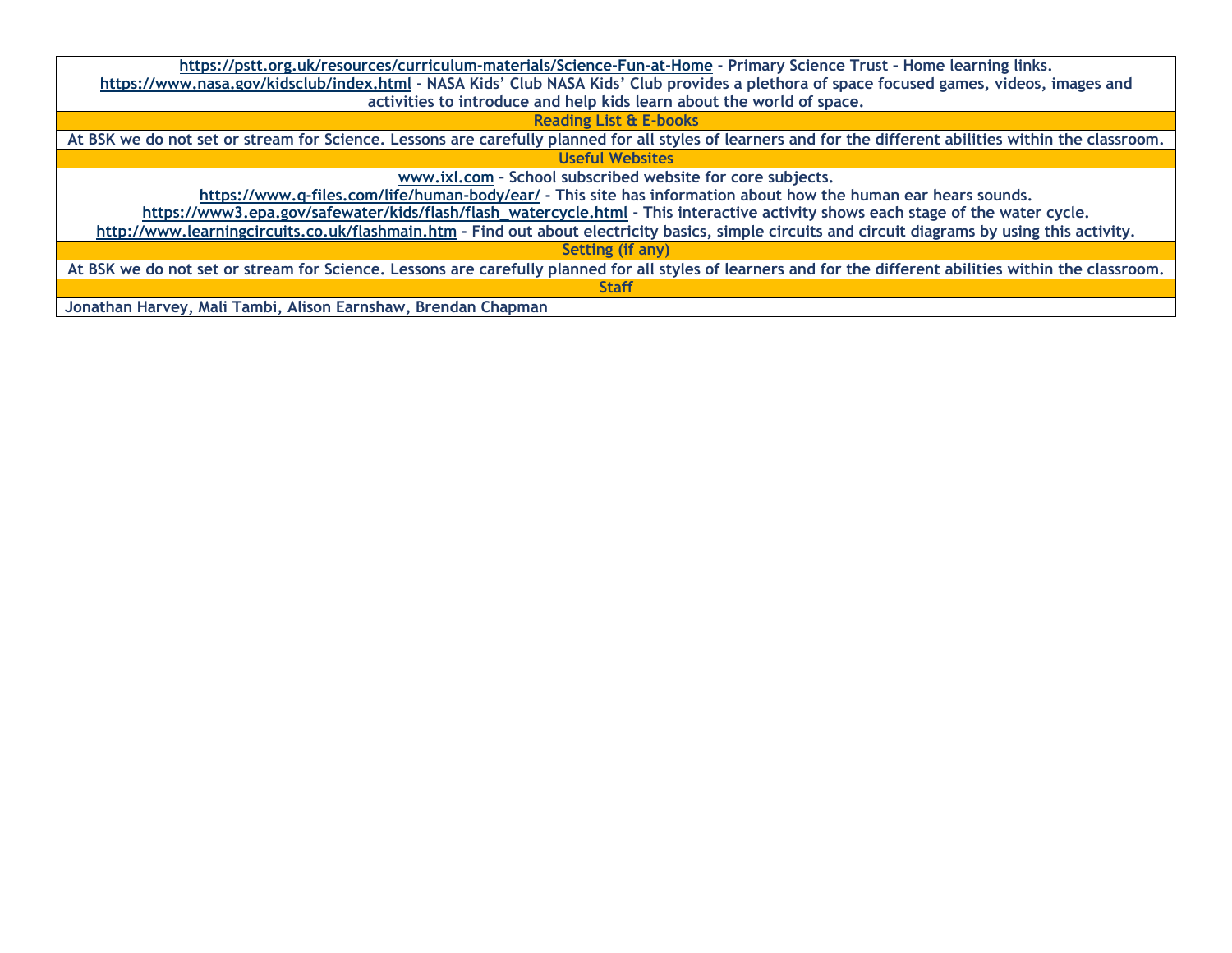| <b>Number of Lessons Per Week</b>                                                                                                                                                                                                                                                                                                                                                                                                                                                                                                                                                                                                                                                                                                                                                                                                                                                                                                                                                                                                                                                                                                                                    |                                                                                              | $\overline{2}$                                                                                                                                                                                                                                                                                                                                                                                                                                                                                                                                                                                                                                                                                                                                                                                                                                                                                                                                                                                                                                                                                                                                                                      |                                                                                |  |
|----------------------------------------------------------------------------------------------------------------------------------------------------------------------------------------------------------------------------------------------------------------------------------------------------------------------------------------------------------------------------------------------------------------------------------------------------------------------------------------------------------------------------------------------------------------------------------------------------------------------------------------------------------------------------------------------------------------------------------------------------------------------------------------------------------------------------------------------------------------------------------------------------------------------------------------------------------------------------------------------------------------------------------------------------------------------------------------------------------------------------------------------------------------------|----------------------------------------------------------------------------------------------|-------------------------------------------------------------------------------------------------------------------------------------------------------------------------------------------------------------------------------------------------------------------------------------------------------------------------------------------------------------------------------------------------------------------------------------------------------------------------------------------------------------------------------------------------------------------------------------------------------------------------------------------------------------------------------------------------------------------------------------------------------------------------------------------------------------------------------------------------------------------------------------------------------------------------------------------------------------------------------------------------------------------------------------------------------------------------------------------------------------------------------------------------------------------------------------|--------------------------------------------------------------------------------|--|
|                                                                                                                                                                                                                                                                                                                                                                                                                                                                                                                                                                                                                                                                                                                                                                                                                                                                                                                                                                                                                                                                                                                                                                      |                                                                                              |                                                                                                                                                                                                                                                                                                                                                                                                                                                                                                                                                                                                                                                                                                                                                                                                                                                                                                                                                                                                                                                                                                                                                                                     |                                                                                |  |
| <b>Topics Covered</b>                                                                                                                                                                                                                                                                                                                                                                                                                                                                                                                                                                                                                                                                                                                                                                                                                                                                                                                                                                                                                                                                                                                                                |                                                                                              |                                                                                                                                                                                                                                                                                                                                                                                                                                                                                                                                                                                                                                                                                                                                                                                                                                                                                                                                                                                                                                                                                                                                                                                     |                                                                                |  |
| Term 1                                                                                                                                                                                                                                                                                                                                                                                                                                                                                                                                                                                                                                                                                                                                                                                                                                                                                                                                                                                                                                                                                                                                                               | Term <sub>2</sub>                                                                            |                                                                                                                                                                                                                                                                                                                                                                                                                                                                                                                                                                                                                                                                                                                                                                                                                                                                                                                                                                                                                                                                                                                                                                                     | Term <sub>3</sub>                                                              |  |
| Properties And Change of Materials (Melting,<br><b>Boiling)</b><br>Space (Earth, Sun, Moon)                                                                                                                                                                                                                                                                                                                                                                                                                                                                                                                                                                                                                                                                                                                                                                                                                                                                                                                                                                                                                                                                          | Living Things And Their Habitats (Life Cycles)<br>Animals Including Humans (Keeping Healthy) |                                                                                                                                                                                                                                                                                                                                                                                                                                                                                                                                                                                                                                                                                                                                                                                                                                                                                                                                                                                                                                                                                                                                                                                     | Forces (Air Resistance, Water Resistance,<br><b>Pulleys, Gears and Levers)</b> |  |
|                                                                                                                                                                                                                                                                                                                                                                                                                                                                                                                                                                                                                                                                                                                                                                                                                                                                                                                                                                                                                                                                                                                                                                      |                                                                                              |                                                                                                                                                                                                                                                                                                                                                                                                                                                                                                                                                                                                                                                                                                                                                                                                                                                                                                                                                                                                                                                                                                                                                                                     |                                                                                |  |
|                                                                                                                                                                                                                                                                                                                                                                                                                                                                                                                                                                                                                                                                                                                                                                                                                                                                                                                                                                                                                                                                                                                                                                      |                                                                                              | Present and explain their findings through talk, in written forms or in                                                                                                                                                                                                                                                                                                                                                                                                                                                                                                                                                                                                                                                                                                                                                                                                                                                                                                                                                                                                                                                                                                             |                                                                                |  |
| <b>Skills Developed</b><br>Carry our fair tests and other investigations with increasing<br>independence.<br>Suggest more than one possible prediction and begin to suggest which is<br>the most likely. Justify their reason with some knowledge and<br>understanding of the scientific concept.<br>Make decisions about which variables to change, measure and keep the<br>same.<br>Make most of the planning decisions for an investigation.<br>Recognise when it is appropriate to carry out a fair test.<br>Make their own decisions about what observations to make or<br>measurements to use and how long to take them for (recognising the<br>need for repeat readings on some occasions).<br>Take measurements using a range of scientific equipment with increasing<br>accuracy and using more complex scales / units.<br>Identify possible risks to themselves and others and suggest ways of<br>reducing these.<br>Choose the most appropriate equipment and make accurate<br>measurements.<br>Use their developing scientific knowledge and understanding and relevant<br>scientific language and terminology to communicate more abstract<br>concepts. |                                                                                              | other ways (e.g. using technology) for a range of audiences / purposes.<br>Record data and results of increasing complexity using different formats<br>e.g. tables, annotated scientific diagrams, classification keys, graphs and<br>models.<br>Make decisions about the most appropriate way of recording data.<br>Describe straightforward patterns in results linking cause and effect e.g.<br>using er or the word 'more' (e.g. the longer, thinner shapes move<br>through the water more quickly OR the larger the wings, the longer it<br>takes the spinner to fall).<br>Look for / notice relationships between things and begin to describe<br>these.<br>Comment on the results and whether they support the initial prediction.<br>Use their scientific knowledge and understanding and appropriate<br>scientific language and terminology to explain their findings and data and<br>answer their initial question.<br>Draw a valid conclusion (explain why it happened) based on their data<br>and observations.<br>Begin to recognise how repeated readings improve the reliability of<br>results.<br>Compare results with others and comment on how reliable they are. |                                                                                |  |
|                                                                                                                                                                                                                                                                                                                                                                                                                                                                                                                                                                                                                                                                                                                                                                                                                                                                                                                                                                                                                                                                                                                                                                      |                                                                                              | <b>Literacy &amp; Numeracy</b>                                                                                                                                                                                                                                                                                                                                                                                                                                                                                                                                                                                                                                                                                                                                                                                                                                                                                                                                                                                                                                                                                                                                                      |                                                                                |  |
| Writing - Beginning to write scientific reports using non-fiction text features.                                                                                                                                                                                                                                                                                                                                                                                                                                                                                                                                                                                                                                                                                                                                                                                                                                                                                                                                                                                                                                                                                     |                                                                                              |                                                                                                                                                                                                                                                                                                                                                                                                                                                                                                                                                                                                                                                                                                                                                                                                                                                                                                                                                                                                                                                                                                                                                                                     |                                                                                |  |
| Reading - Guided Reading sessions around our topics.                                                                                                                                                                                                                                                                                                                                                                                                                                                                                                                                                                                                                                                                                                                                                                                                                                                                                                                                                                                                                                                                                                                 |                                                                                              |                                                                                                                                                                                                                                                                                                                                                                                                                                                                                                                                                                                                                                                                                                                                                                                                                                                                                                                                                                                                                                                                                                                                                                                     |                                                                                |  |
| Maths - Numbers to 1,000,000, using units of length, measuring time and distance.<br><b>Assessment</b>                                                                                                                                                                                                                                                                                                                                                                                                                                                                                                                                                                                                                                                                                                                                                                                                                                                                                                                                                                                                                                                               |                                                                                              |                                                                                                                                                                                                                                                                                                                                                                                                                                                                                                                                                                                                                                                                                                                                                                                                                                                                                                                                                                                                                                                                                                                                                                                     |                                                                                |  |
| Marking of Books with What Went Well and Even Better If                                                                                                                                                                                                                                                                                                                                                                                                                                                                                                                                                                                                                                                                                                                                                                                                                                                                                                                                                                                                                                                                                                              |                                                                                              | <b>End of Unit Assessments</b>                                                                                                                                                                                                                                                                                                                                                                                                                                                                                                                                                                                                                                                                                                                                                                                                                                                                                                                                                                                                                                                                                                                                                      |                                                                                |  |
| <b>Teacher Judgement and Questioning In Lesson</b>                                                                                                                                                                                                                                                                                                                                                                                                                                                                                                                                                                                                                                                                                                                                                                                                                                                                                                                                                                                                                                                                                                                   |                                                                                              | <b>Practical Experiments</b>                                                                                                                                                                                                                                                                                                                                                                                                                                                                                                                                                                                                                                                                                                                                                                                                                                                                                                                                                                                                                                                                                                                                                        |                                                                                |  |
| GL Assessment Progress Tests in Maths - End of Year                                                                                                                                                                                                                                                                                                                                                                                                                                                                                                                                                                                                                                                                                                                                                                                                                                                                                                                                                                                                                                                                                                                  |                                                                                              | <b>Student Self Assessment and Reflection</b>                                                                                                                                                                                                                                                                                                                                                                                                                                                                                                                                                                                                                                                                                                                                                                                                                                                                                                                                                                                                                                                                                                                                       |                                                                                |  |
|                                                                                                                                                                                                                                                                                                                                                                                                                                                                                                                                                                                                                                                                                                                                                                                                                                                                                                                                                                                                                                                                                                                                                                      |                                                                                              | <b>Home Learning</b>                                                                                                                                                                                                                                                                                                                                                                                                                                                                                                                                                                                                                                                                                                                                                                                                                                                                                                                                                                                                                                                                                                                                                                |                                                                                |  |
|                                                                                                                                                                                                                                                                                                                                                                                                                                                                                                                                                                                                                                                                                                                                                                                                                                                                                                                                                                                                                                                                                                                                                                      |                                                                                              | https://www.science-sparks.com/ - Science experiments to try at home.                                                                                                                                                                                                                                                                                                                                                                                                                                                                                                                                                                                                                                                                                                                                                                                                                                                                                                                                                                                                                                                                                                               |                                                                                |  |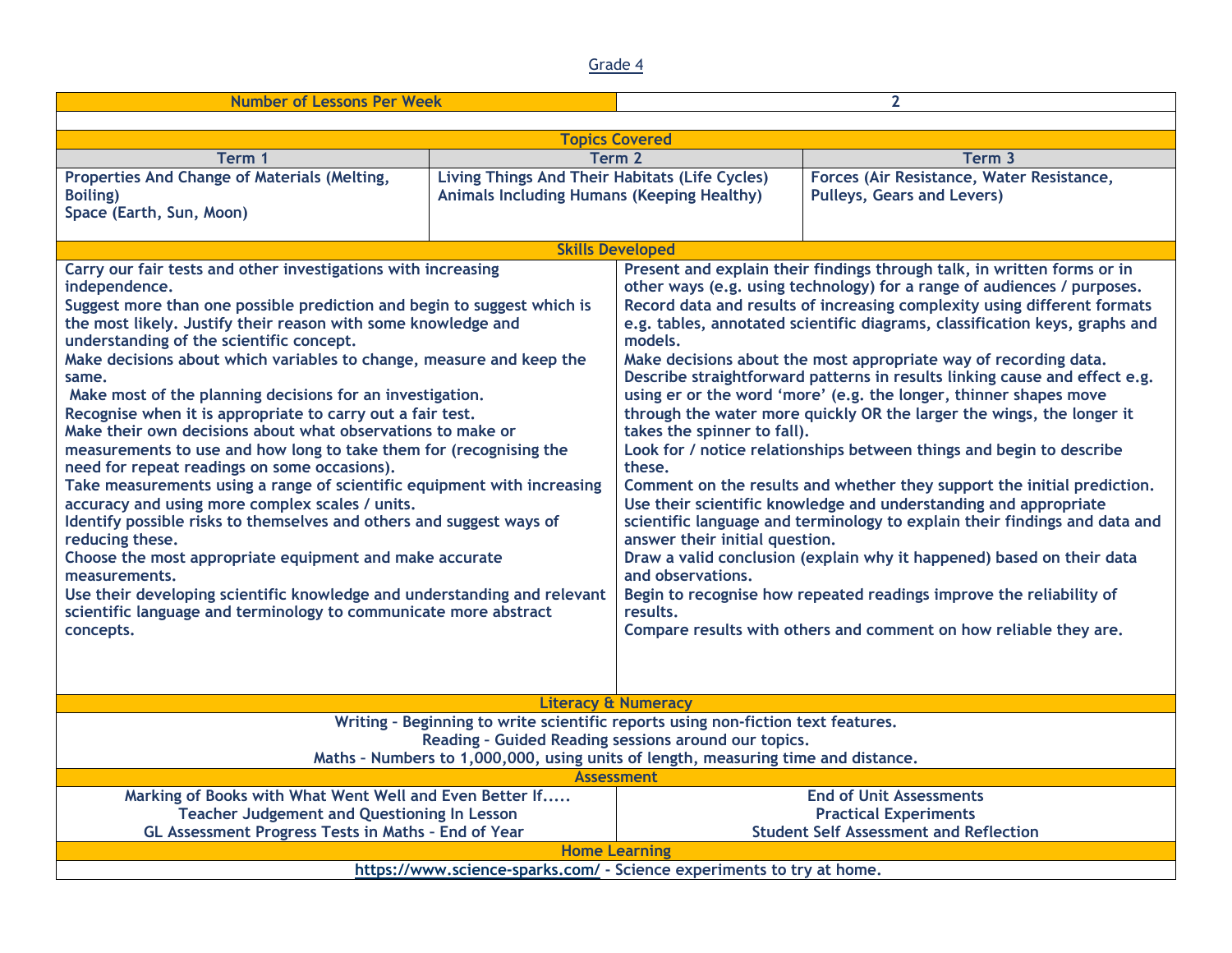| https://pstt.org.uk/resources/curriculum-materials/Science-Fun-at-Home - Primary Science Trust - Home learning links.                                      |  |  |  |
|------------------------------------------------------------------------------------------------------------------------------------------------------------|--|--|--|
| https://www.nasa.gov/kidsclub/index.html - NASA Kids' Club NASA Kids' Club provides a plethora of space focused games, videos, images and                  |  |  |  |
| activities to introduce and help kids learn about the world of space.                                                                                      |  |  |  |
| <b>Reading List &amp; E-books</b>                                                                                                                          |  |  |  |
| At BSK we do not set or stream for Science. Lessons are carefully planned for all styles of learners and for the different abilities within the classroom. |  |  |  |
| <b>Useful Websites</b>                                                                                                                                     |  |  |  |
| www.ixl.com - School subscribed website for core subjects.                                                                                                 |  |  |  |
| http://www.absorblearning.com/media/attachment.action?quick=9y&att=708 - This animation shows the Earth's rotation.                                        |  |  |  |
| http://www.sellafieldsites.com/resources/theforcefactor/index.html#home - Find all the forces acting in different scenarios.                               |  |  |  |
| http://resources.hwb.wales.gov.uk/VTC/plant_repro/eng/Introduction/activity1pop.htm - Investigate the parts of a flowering plant.                          |  |  |  |
|                                                                                                                                                            |  |  |  |
| Setting (if any)                                                                                                                                           |  |  |  |
| At BSK we do not set or stream for Science. Lessons are carefully planned for all styles of learners and for the different abilities within the classroom. |  |  |  |
| <b>Staff</b>                                                                                                                                               |  |  |  |
| Marcus Earnshaw, Michael Taylor, Sally Betteridge, Wayne Spanswick                                                                                         |  |  |  |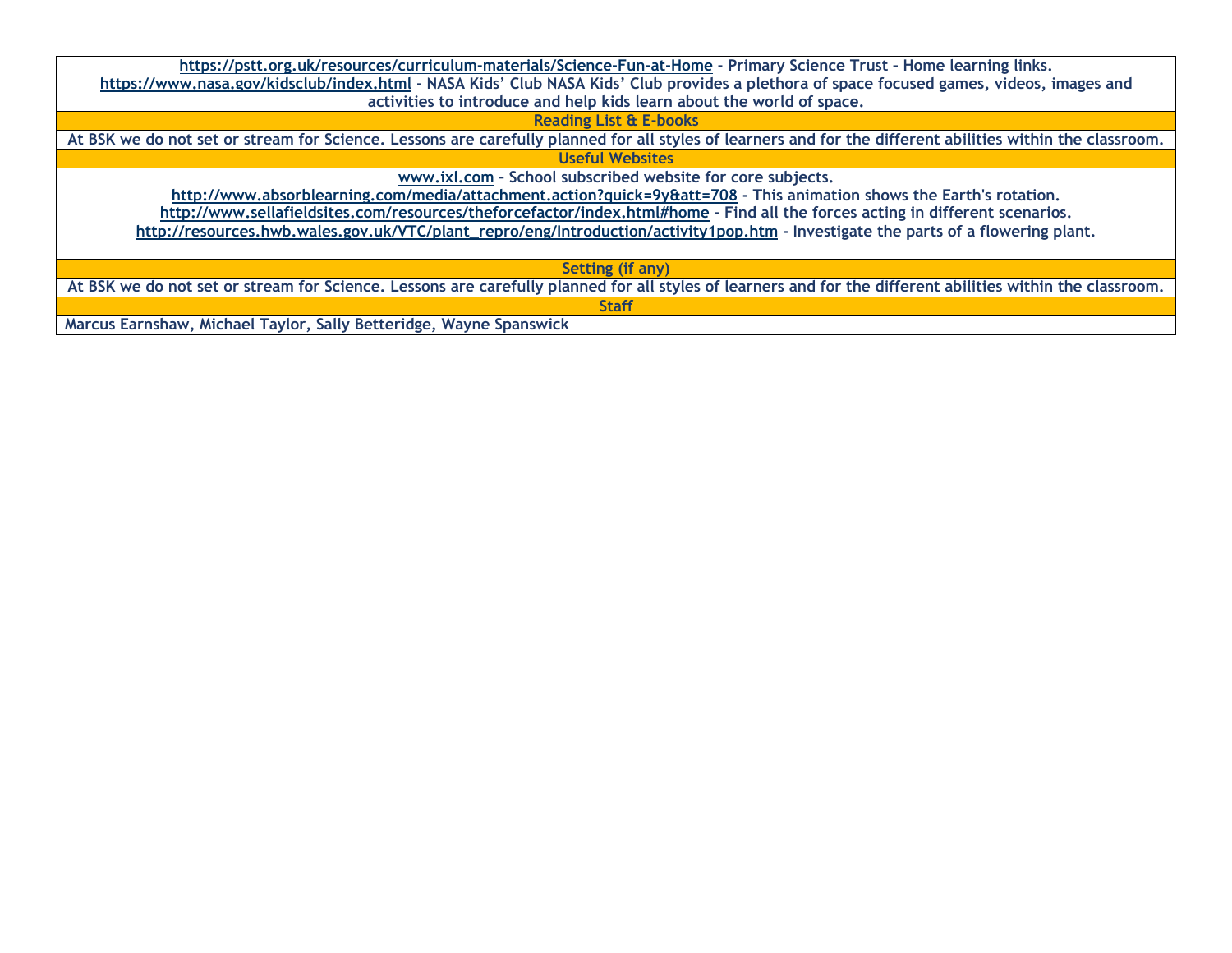| <b>Number of Lessons Per Week</b>                                                                                                         |                                                                                             | $\overline{2}$                                                                                                                              |                                                                           |  |
|-------------------------------------------------------------------------------------------------------------------------------------------|---------------------------------------------------------------------------------------------|---------------------------------------------------------------------------------------------------------------------------------------------|---------------------------------------------------------------------------|--|
|                                                                                                                                           |                                                                                             |                                                                                                                                             |                                                                           |  |
| <b>Topics Covered</b>                                                                                                                     |                                                                                             |                                                                                                                                             |                                                                           |  |
| Term 1                                                                                                                                    | Term 2                                                                                      |                                                                                                                                             | Term <sub>3</sub>                                                         |  |
| <b>Space (Planets and The Solar System)</b>                                                                                               | <b>Electricity and Light (Circuits)</b>                                                     |                                                                                                                                             | <b>Animals Including Humans (Respiratory System)</b>                      |  |
| Forces (Motion, Magnets)                                                                                                                  | <b>Living Things And Their Habitat (Animal</b>                                              |                                                                                                                                             | <b>Evolution And Inheritance</b>                                          |  |
|                                                                                                                                           | <b>Characteristics</b> )                                                                    |                                                                                                                                             |                                                                           |  |
|                                                                                                                                           |                                                                                             |                                                                                                                                             |                                                                           |  |
|                                                                                                                                           |                                                                                             | <b>Skills Developed</b>                                                                                                                     |                                                                           |  |
| Predict what a graph might look like before collecting results.                                                                           |                                                                                             | Record data and results of increasing complexity using scientific diagrams                                                                  |                                                                           |  |
| Make a hypothesis where they say how one thing will affect another and                                                                    |                                                                                             | and labels, recognised symbols, classification keys, tables, bar and line                                                                   |                                                                           |  |
| give a reason for their suggestion with a developing understanding of the                                                                 |                                                                                             | graphs, and models.                                                                                                                         |                                                                           |  |
| scientific concept.                                                                                                                       |                                                                                             |                                                                                                                                             | Make decisions about how to present and explain their findings through    |  |
| Identify variables to change, measure and keep the same in order for a                                                                    |                                                                                             |                                                                                                                                             | talk, in written forms or in other ways.                                  |  |
| test to be fair.                                                                                                                          |                                                                                             |                                                                                                                                             | Spot unexpected results that do not fit the pattern (anomalies).          |  |
| Independently plan investigations and explain planning decisions.                                                                         |                                                                                             |                                                                                                                                             | Identify patterns in results collected and describe them using the change |  |
| Decide when it is appropriate to carry out a fair test investigation,                                                                     |                                                                                             |                                                                                                                                             | and measure variables (causal relationships) (e.g. as we increased the    |  |
| comparative test or alternative.                                                                                                          |                                                                                             |                                                                                                                                             | number of batteries the brightness the bulb increased.                    |  |
| Decide whether to repeat any readings and justify the reason for doing                                                                    |                                                                                             |                                                                                                                                             | Identify evidence that refutes or supports their ideas.                   |  |
| SO <sub>2</sub>                                                                                                                           |                                                                                             | Independently form a conclusion which draws on the evidence from the                                                                        |                                                                           |  |
| Make their own decisions about what measurements to take (and begin to                                                                    |                                                                                             | test.                                                                                                                                       |                                                                           |  |
| identify the ranges used).                                                                                                                |                                                                                             | Use scientific language and terminology (to explain why something<br>happened.                                                              |                                                                           |  |
| Make, and act on, suggestions to control / reduce risks to themselves and                                                                 |                                                                                             | Be able to suggest reasons for unexpected results (anomalies).                                                                              |                                                                           |  |
| others.<br>Use equipment fit for purpose to take measurements which are                                                                   |                                                                                             |                                                                                                                                             |                                                                           |  |
|                                                                                                                                           |                                                                                             | Describe how to improve planning to produce more reliable results.<br>Say how confident they are that their results are reliable and give a |                                                                           |  |
| increasingly accurate and precise.<br>Decide the most appropriate equipment to use to collect data                                        |                                                                                             | reason.                                                                                                                                     |                                                                           |  |
|                                                                                                                                           |                                                                                             |                                                                                                                                             |                                                                           |  |
|                                                                                                                                           |                                                                                             |                                                                                                                                             |                                                                           |  |
|                                                                                                                                           |                                                                                             |                                                                                                                                             |                                                                           |  |
| <b>Literacy &amp; Numeracy</b>                                                                                                            |                                                                                             |                                                                                                                                             |                                                                           |  |
|                                                                                                                                           | Writing - Create classification keys, write unaided scientific reports about a given topic. |                                                                                                                                             |                                                                           |  |
| Reading - Guided Reading sessions around our topics. Identify famous scientists in Biography unit.                                        |                                                                                             |                                                                                                                                             |                                                                           |  |
| Maths - Using appropriate measurements (length, volume, Newtons), creating and labelling line graphs.                                     |                                                                                             |                                                                                                                                             |                                                                           |  |
| <b>Assessment</b>                                                                                                                         |                                                                                             |                                                                                                                                             |                                                                           |  |
| Marking of Books with What Went Well and Even Better If                                                                                   |                                                                                             | <b>End of Unit Assessments</b>                                                                                                              |                                                                           |  |
| <b>Teacher Judgement and Questioning In Lesson</b>                                                                                        |                                                                                             |                                                                                                                                             | <b>Practical Experiments</b>                                              |  |
| GL Assessment Progress Tests in Maths - End of Year                                                                                       |                                                                                             | <b>Student Self Assessment and Reflection</b>                                                                                               |                                                                           |  |
|                                                                                                                                           |                                                                                             | <b>Home Learning</b>                                                                                                                        |                                                                           |  |
|                                                                                                                                           | https://www.science-sparks.com/ - Science experiments to try at home.                       |                                                                                                                                             |                                                                           |  |
| https://pstt.org.uk/resources/curriculum-materials/Science-Fun-at-Home - Primary Science Trust - Home learning links.                     |                                                                                             |                                                                                                                                             |                                                                           |  |
| https://www.nasa.gov/kidsclub/index.html - NASA Kids' Club NASA Kids' Club provides a plethora of space focused games, videos, images and |                                                                                             |                                                                                                                                             |                                                                           |  |
|                                                                                                                                           | activities to introduce and help kids learn about the world of space.                       |                                                                                                                                             |                                                                           |  |